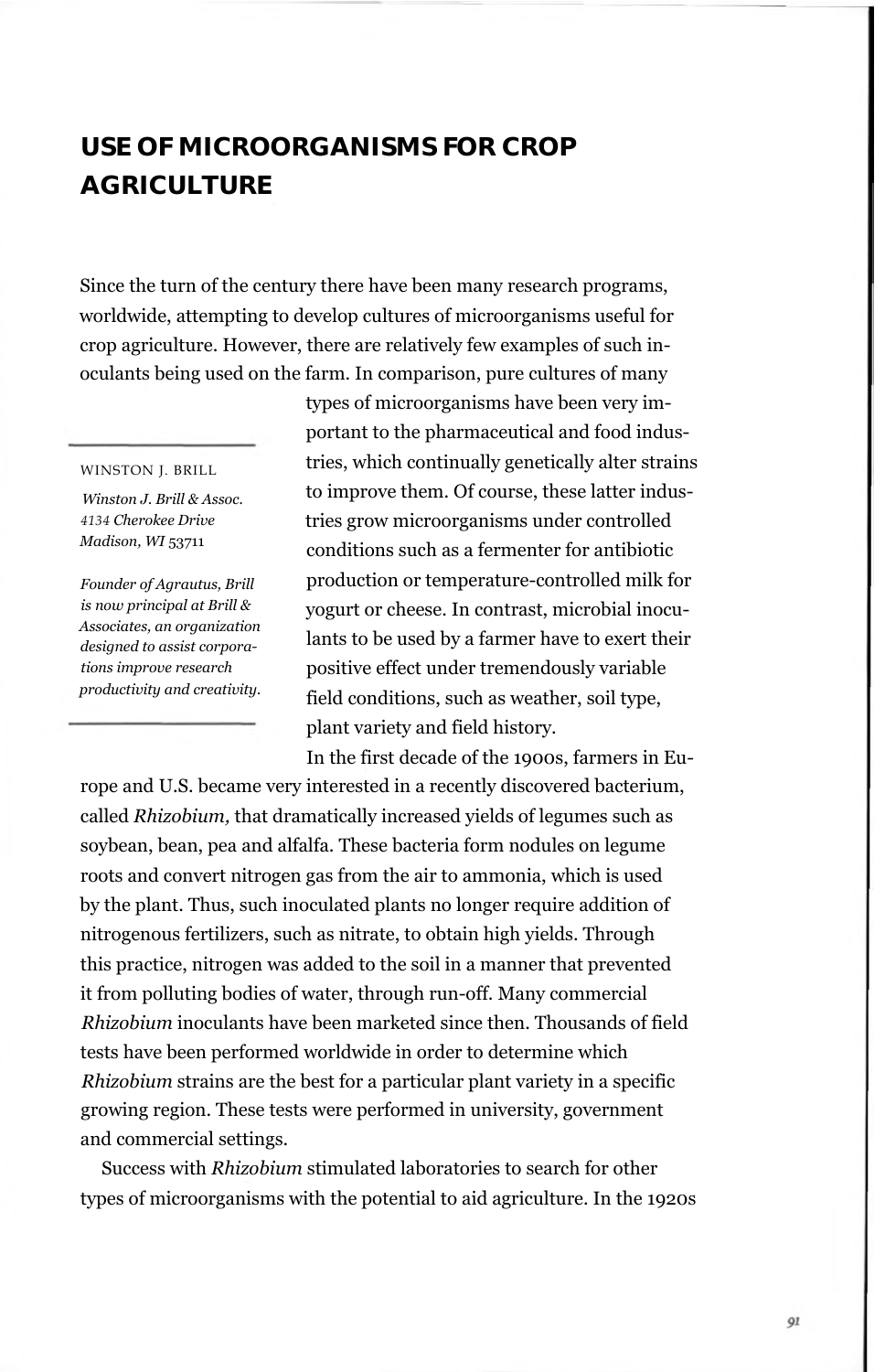... it *seems that certain microorganisms actually do stimulate crop yield and/or pest antagonism.*

and 1930s, the literature had hundreds of examples, from a wide variety of microbial species, that seemed to stimulate growth of a plant or protect the plant from pests such as insects or fungi. This type of work has continued to the present. However, only a few strains are currently marketed. *Bacillus thuringiensis* is the most commonly used example.

Many results describing potentially useful microorganisms were either inconsistent or they were not reproduced by other researchers. In the U.S.S.R. during the 1950s about 25 million acres were inoculated with bacteria such as *Azotobacter chroococcum* and *Bacillus megaterium* for a wide range of crops, including potato and wheat. While the popularity of these inoculants has substantially decreased, papers continue to be published on limited demonstrations of efficacy. Many of these reports come from credible and sophisticated laboratories. So it seems that certain microorganisms actually do stimulate crop yield and/or pest antagonism. However, parameters that influence the effectiveness of the microorganism are not understood, or are not controllable, and yield increases usually are quite sporadic.

A major hurdle to overcome for developing useful inoculants is that the microorganism usually does not persist in high concentrations for a sufficient length of time to affect the plant in a positive manner. That is why much of the research focuses on the germination stage of the plant. To influence germinating seeds, (e.g., through microbe-produced plant-growth hormones, or microbes which inhibit fungi that cause seedling dampingoff diseases), it is relatively easy to apply high numbers of the inoculant to the seed. High populations of the microorganism can be added directly to the seed coat at the time of planting. However, as the plant develops, the number of inoculant microorganisms in contact with the plant dramatically decreases, and the inoculant rapidly loses its effectiveness. To overcome this problem, researchers are looking for strains that bind to the plant (e.g., to roots) and may, therefore, multiply during plant development. So far, this has not been successful; thus, beneficial effects are transitory—usually occurring shortly after plant or soil inoculation.

With the excitement about biotechnology in the late 1970s and early 1980s, interest in microbial inoculants was stimulated. There seemed to be tremendous potential to develop new types of agriculturally useful products through these modern technologies. It is relatively easy to isolate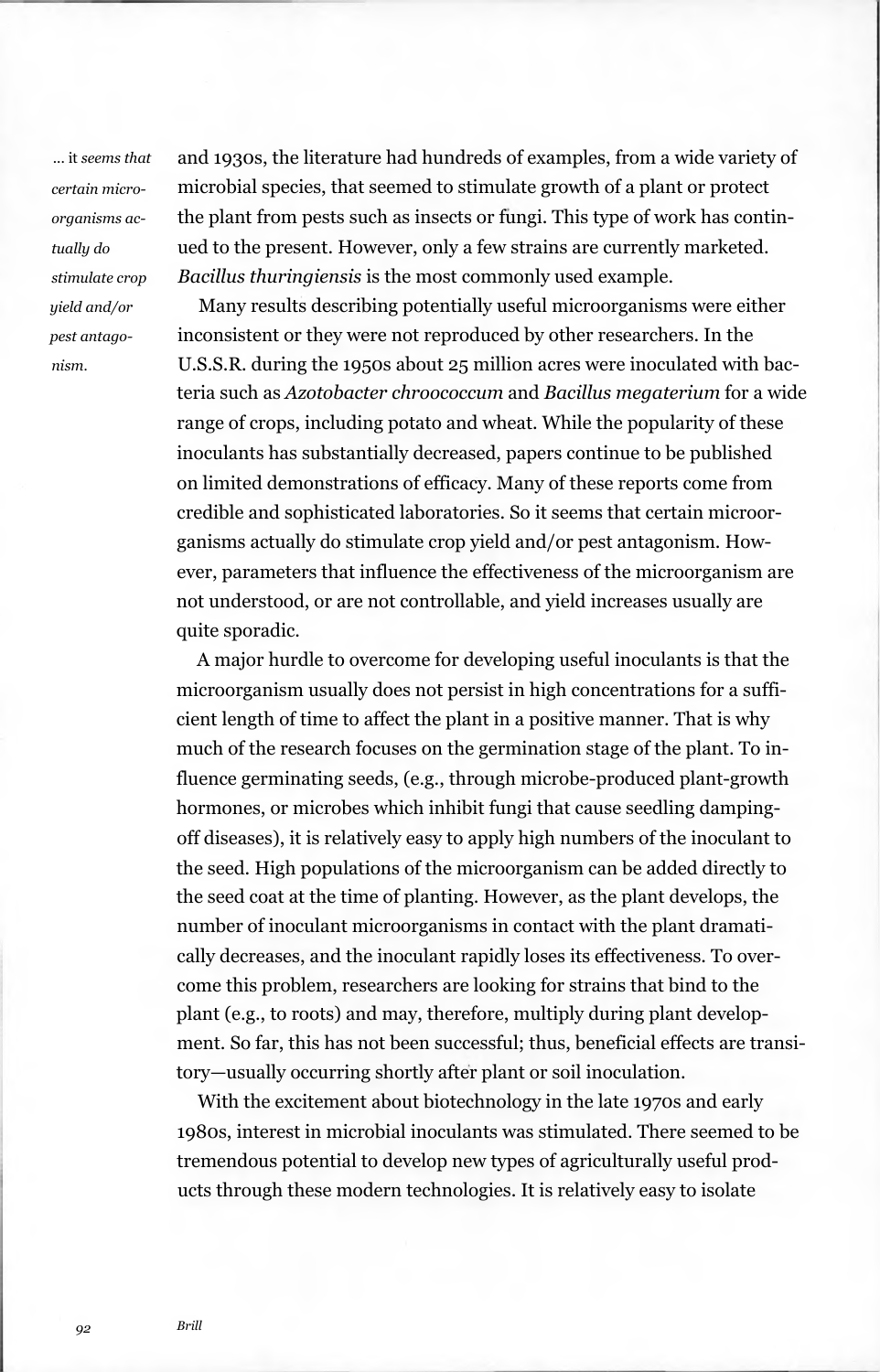genes of interest, such as those that code for pest antagonists, those that produce plant growth hormones or those that degrade unwanted organic chemicals. It is quite easy to add genes to most microorganisms. Also, it seemed that it should be relatively easy to continually improve products through genetic alterations—as was the experience in the food and pharmaceutical industries. Microorganisms have the potential to be more environmentally compatible than many chemicals used in agriculture. Inoculant practices may play an important role for sustainable agriculture. These incentives induced some large chemical, agricultural and pharmaceutical companies to initiate inoculant research programs. A number of small start-up companies also focused on this area. In the past 15 years, there have been many examples of significant and reproducible plant growth stimulation, yield increase or pest inhibition in greenhouse and growth-chamber studies. However, most of these companies have now completely eliminated these programs. What happened? Promising results were not observed from initial field trials.

Many of these projects were terminated prematurely. Most of the scientists working on these programs did not keep the complexity of the field in mind during all stages of the project. Thus, excitement from greenhouse or growth-chamber results was frequently dampened when the organism was field tested. Agronomists with extensive field experience know that greenhouse and growth-chamber data most commonly do not relate to what occurs in the field, with all of its variability and complexity.

*Field tests are essential from the earliest stages of a program to develop microbial inoculants.* If this is ignored, then there is a great chance that laboratory work will be a waste of effort. Steps in a research project, such as optimizing the growth medium, genetically altering the strains and formulating the microorganism, all should be analyzed in the field. The simple activity of isolating strains can induce unwanted mutations that could keep the microorganism from being effective. The organism may behave like the parent strain in the laboratory, but in the soil, for example, it may be hypersensitive to dry conditions that may be faced in the field. Mere scale-up of a growth medium from small flasks to larger vessels may render the microorganism physiologically inactive for its beneficial property. Experience in the pharmaceutical industry has demonstrated that problem on many occasions. Thus, extensive field tests are essential at each *Microorganisms have the potential to be more environmentally compatible than many chemicals used in agriculture.*

*Steps in a research project... all should be analyzed in the field.*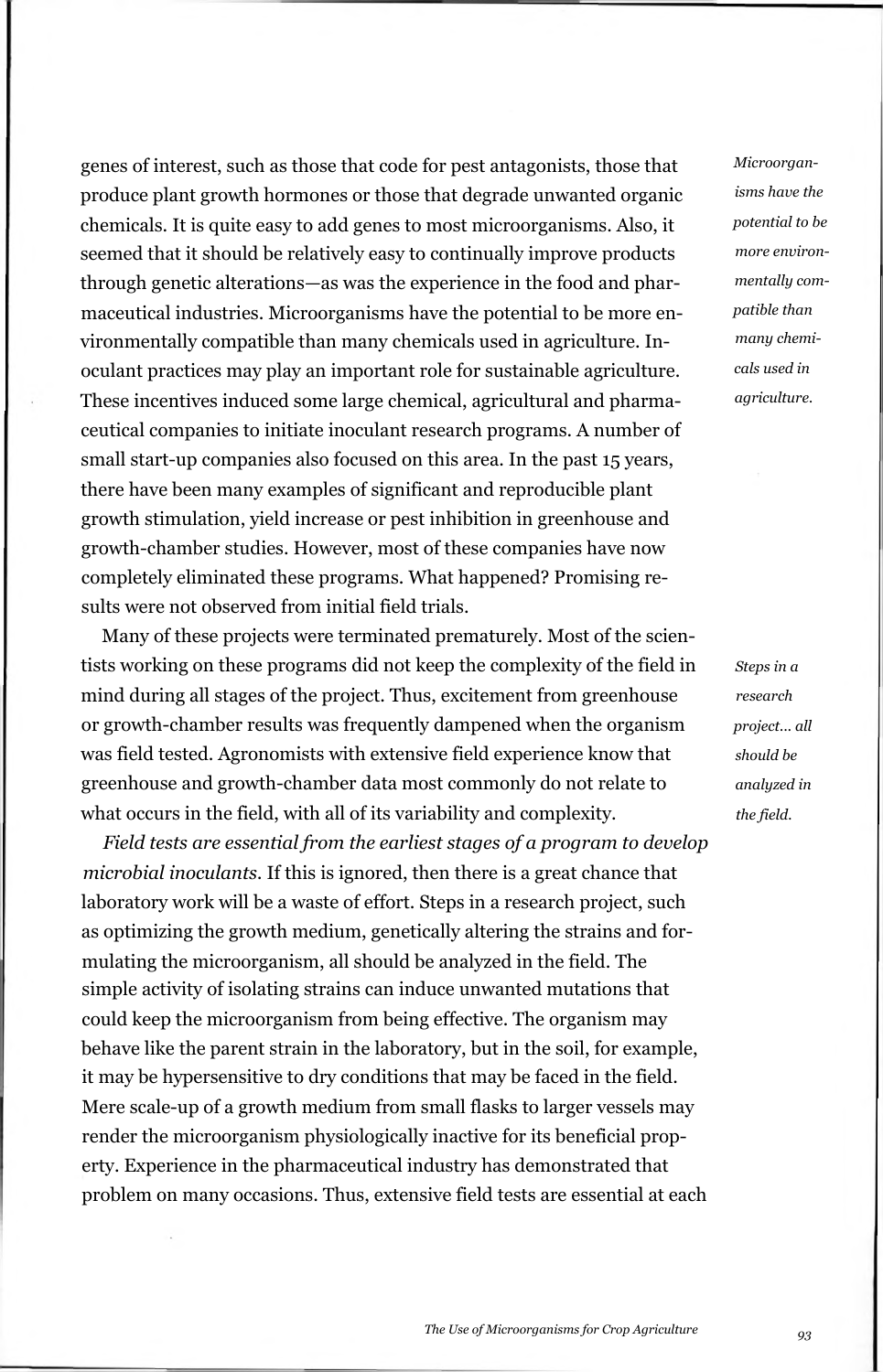*How can such a research project be pursued if efforts to secure required (or recommended) data and documentation to satisfy regulatory agencies, for even the smallest field test, costs several hundred dollars*?

step in developing a microbial inoculant. In fact, data usually become meaningful only when field tests are performed at several sites and sufficient replicates permit useful statistical analyses.

There may also be opportunities to increase crop yield by specifically breeding plants for enhanced effectiveness of the inoculant. This has been demonstrated with the legume*-Rhizobium* partnership as well as other experimental inoculants. Modern breeding may have removed genes important for maximizing the plant-microorganism association. Of course, extensive field trials are the only way to optimize plants for inoculants.

Unfortunately, the current regulatory situation, for field tests with genetically altered organisms, has resulted in a disincentive for university, government and industrial researchers to pursue microbial inoculants. With these new regulations and guidelines, organisms modified by traditional genetic methods are to be included with organisms modified by recombinant DNA methods, since it seems to be agreed by both researchers and regulators that a recombinant organism *per se* should be no more dangerous than the same organism modified by older, less precise, methods. An outdoor test of even one square foot must be scrutinized in enormous detail before permission is granted. How can such a research project be pursued if efforts to secure required (or recommended) data and documentation to satisfy regulatory agencies, for even the smallest field test, costs several hundred thousand dollars? Note that almost all microbial field tests, so far, have been sponsored by corporations. These companies now have become more wary of greenhouse or growth-chamber results. So, it will be even more difficult for university scientists to find a sponsor for an early field test to try out an idea. Meager federal research grants cannot support work to satisfy regulators.

Many investigators now realize the importance of field tests at early stages of an inoculant program, but very few can handle the regulatory burden of a research program that allows, for example, an interesting microorganism developed through modern or traditional genetic techniques, to be field tested in different types of fields at the earliest stages of the program. Thus, a research area with high potential to help agriculture and the environment has been considerably slowed.

Certainly, research that has a reasonable chance to damage health or the environment should be tightly regulated. It seems that current regulations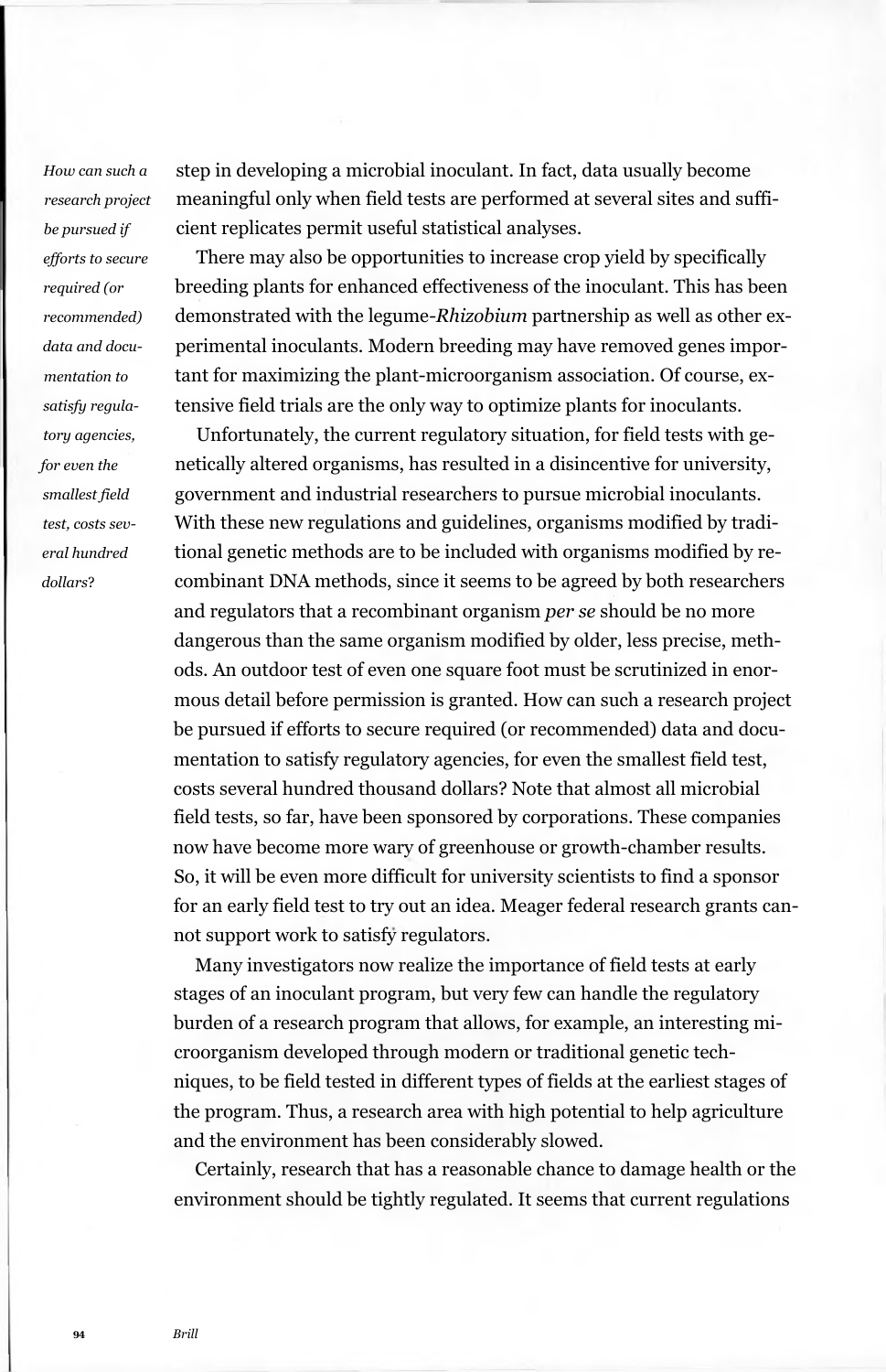and guidelines assume that genetically altered microorganisms have reasonable potential to be harmful. This does not make sense—based on a century's worth of extensive experience with field tests of wild-type and genetically altered microorganisms. The most sophisticated technique, genetic engineering, adds a characterized gene to the microorganism. Other techniques, such as mutation or plasmid transfer are less predictable than genetic engineering, as far as the properties of the microorganism are concerned. It is well known that mere isolation of a microorganism from the soil will add uncharacterized mutations; thus, each wildtype microorganism (possibly thousands of strains) field tested since the turn of the century had "uncharacterized genetic mutations." We have yet to hear of a single health or environmental problem resulting from this type of research. Previously, many microorganisms with laboratory-directed mutations or with genes added by natural plasmid transfer have been field tested without any reported untoward effects—or regulatory concerns.

Compare the difference between adding a genetically altered microorganism to a field versus adding an experimental chemical to a field. When a chemical pesticide or fertilizer is added to soils, it is known that certain mutations and gene transfers by indigenous microorganisms are greatly enriched. Most of these microorganisms and/or their genetic alterations are "uncharacterized." Ecological experiments continually demonstrate natural gene transfers between different genera in soils and bodies of water. So, microbes with genetic changes in chemically treated fields most probably transfer their altered genes to different genera and species. We know of no health or environmental problem that has occurred from these uncharacterized organisms with uncharacterized genetic changes.

Evolutionary principles govern microbial populations and persistence. While microbes added to a field rapidly decrease in numbers, some chemicals persist for a long time. In comparison with agricultural microbial research, agricultural chemical research routinely involves small field tests without regulatory scrutiny. As a chemical exhibits applied promise, after analysis of many small field tests, then regulatory approval is necessary to advance to large field tests and possible commercialization. So, the chemist's initial field experiments are unhampered by regulators, while the microbiologist's initial field experiments require extensive regulatory

*In comparison with agricultural microbial research, agricultural chemical research routinely involves small field tests without regulatory scrutiny.*